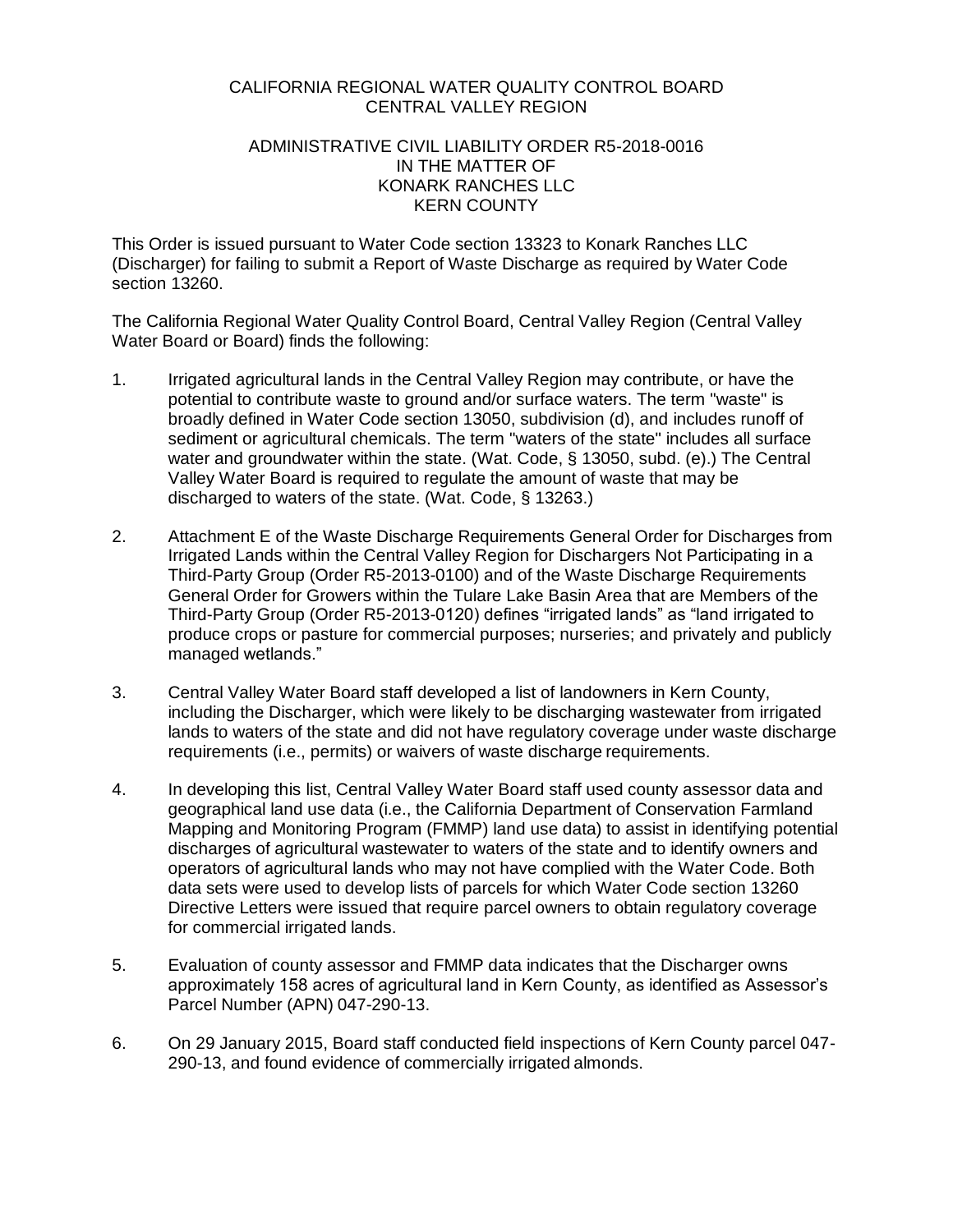- 7. On 19 February 2015, the Assistant Executive Officer of the Central Valley Water Board issued a Water Code section 13260 Directive Letter (Directive) to the Discharger, sent via certified mail. The Directive was sent based on evidence that the subject parcels contained commercially irrigated lands without regulatory coverage.
- 8. The Directive required the Discharger to obtain regulatory coverage for its irrigated agricultural parcels within 15 calendar days of receipt of the Directive. As detailed in the Directive, the Discharger could comply by joining the Kern River Watershed Coalition Authority (Coalition or KRWCA), or by submitting a RoWD/Notice of Intent (NOI).
- 9. The Discharger received the Directive on 21 February 2015. The Discharger did not obtain regulatory coverage by 8 March 2015 and did not contact the Board.
- 10. Because the Discharger failed to respond by the deadline specified in the 19 February 2015 Directive, a Notice of Violation (NOV) was sent via certified mail to the Discharger on 7 April 2015.
- 11. The Discharger received the NOV on 9 April 2015. The Discharger neither obtained regulatory coverage nor contacted the Board in response to the NOV.
- 12. On 4 January 2017, the Prosecution Team sent the Discharger a notification letter via certified mail and 5 January 2017 via FedEx that an Administrative Civil Liability Complaint would be issued if the Discharger did not obtain regulatory coverage and initiate settlement discussions by 12 January 2017.
- 13. The Discharger received the notification letter on 10 January 2017 via FedEx. The Discharger has yet to obtain regulatory coverage but did contact the Board in response to the letter on January 17, 2017 via email.
- 14. Central Valley Water Board records indicate that as of the date of this order, the Discharger has not submitted a RoWD, proof of coalition membership, or a NOI to the Central Valley Water Board.

# **VIOLATION**

15. On 24 January 2017, the Assistant Executive Officer of the CentralValley Water Board issued Administrative Civil Liability Complaint (ACL Complaint) R5-2017-0502 to the Discharger in the amount of seventy thousand, seventy dollars (\$70,070) for failing to obtain coalition membership or submit a Report of Waste Discharge as required by Water Code section 13260.

# **REGULATORY CONSIDERATIONS**

- 16. The Central Valley Water Board's authority to regulate waste discharges that could affect the quality of the waters of the state, which includes both surface water and groundwater, is found in the Porter-Cologne Water Quality Control Act (California Water Code Division 7).
- 17. Water Code section 13260, subdivision (a), requires that any "person discharging waste or proposing to discharge waste within any region that could affect the quality of the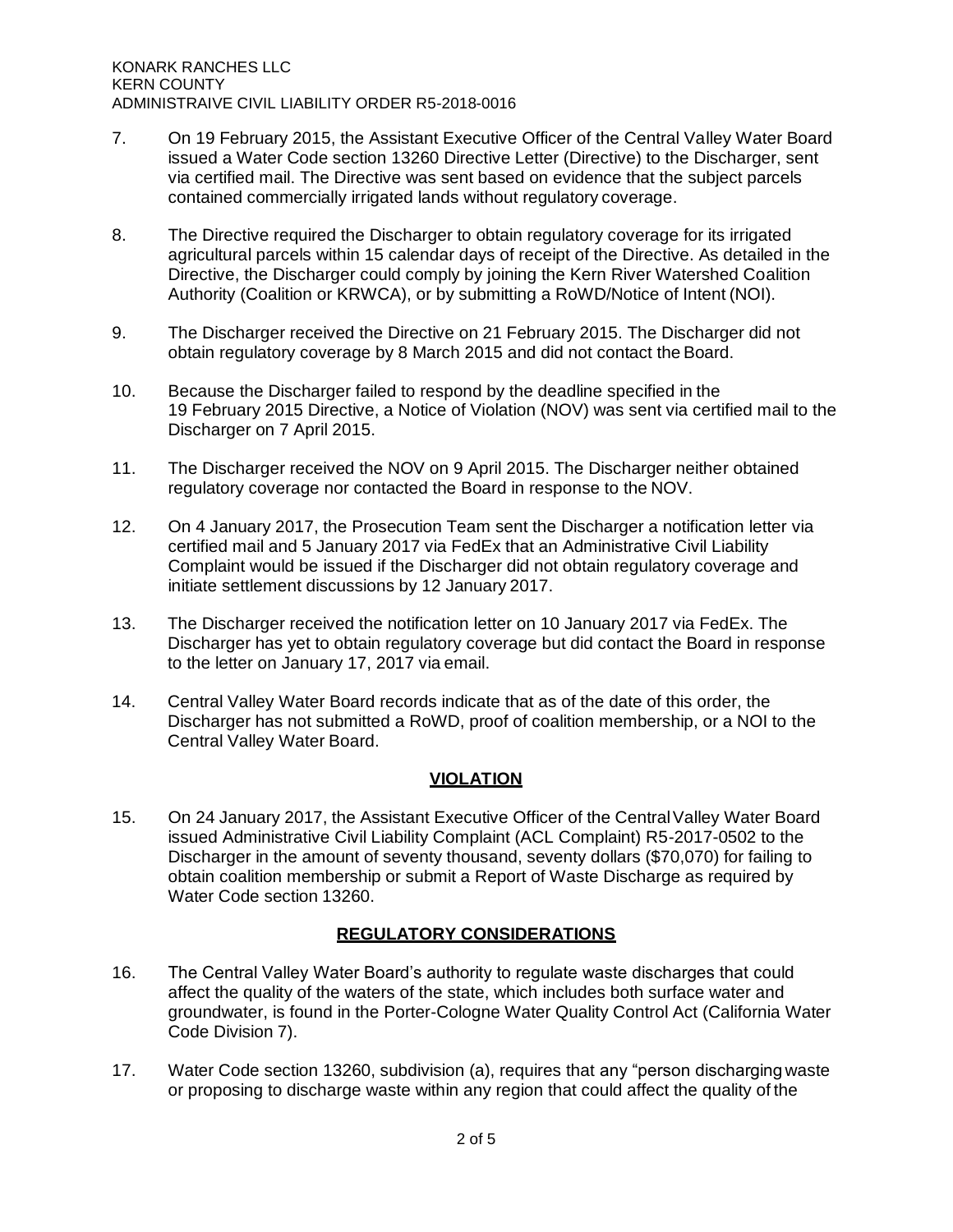waters of the state, other than into a community sewer system," shall file with the appropriate regional board a RoWD containing such information and data as may be required by the regional board. The Central Valley Regional Board implements Water Code section 13260 in the area where the Dischargers' lands are located.

- 18. Pursuant to Water Code section 13261, subdivision (a), "[a] person who fails to furnish a report or pay a fee under Section 13260 when so requested by a regional board is guilty of a misdemeanor and may be liable civilly in accordance with subdivision (b)."
- 19. Water Code section 13261, subdivision (b)(1), states:

Civil liability may be administratively imposed by a regional board or the state board in accordance with Article 2.5 (commencing with Section 13323) of Chapter 5 for a violation of subdivision (a) in an amount not exceeding one thousand dollars (\$1,000) for each day in which the violation occurs. Civil liability shall not be imposed by the regional board pursuant to this section if the state board has imposed liability against the same person for the sameviolation.

- 20. Pursuant to Water Code section 13327, in determining the amount of civil liability, the Central Valley Water Board shall take into consideration the nature, circumstance, extent, and gravity of the violation or violations, whether the discharge is susceptible to cleanup or abatement, the degree of toxicity of the discharge, and, with respect to the violator, the ability to pay, the effect on ability to continue in business, any voluntary cleanup efforts undertaken, any prior history of violations, the degree of culpability, economic benefit or savings, if any, resulting from the violation, and other matters as justice may require.
- 21. On 17 November 2009, the State Water Board adopted Resolution No. 2009-0083 amending the Water Quality Enforcement Policy (Enforcement Policy). The Enforcement Policy was approved by the Office of Administrative Law and became effective on 20 May 2010. The Enforcement Policy establishes a methodology for assessing administrative civil liability. The use of this methodology addresses the factors that are required to be considered when imposing an administrative civil liability as outlined in Water Code section 13327.
- 22. On 4 April 2017, the State Water Board amended the 2010 Enforcement Policy. The amendments became effective on 5 October 2017. The penalty methodology from the 2010 Enforcement Policy is nonetheless being used to calculate the assessed civil liability in this action because the violations occurred, and the ACL Complaint was issued, when the 2010 Enforcement Policy was in effect. However, the amendments adopted by the State Water Board on 4 April 2017 would not have resulted in any substantive changes to the analysis described in Attachment A to this Order.
- 23. The administrative civil liability was derived from the use of the penalty methodology in the Enforcement Policy, as explained in detail in Attachment A. The administrative civil liability takes into account such factors as the Dischargers' culpability, history of violations, ability to pay and continue in business, and other factors as justice may require.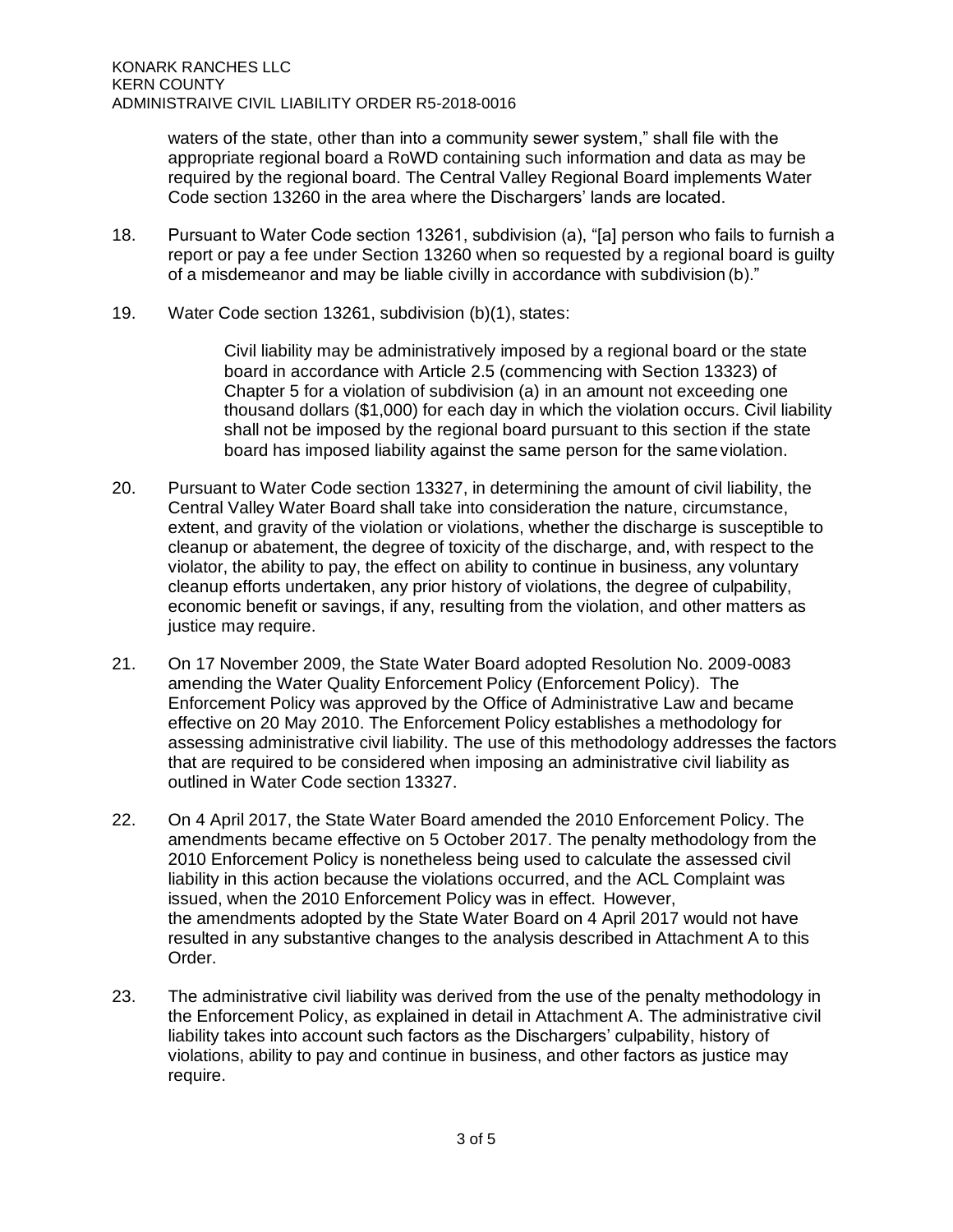24. **Maximum and Minimum Penalties.** As described above, the statutory maximum penalty under Water Code section 13261, subdivision (b)(1) is \$1,000 per day of violation. As of the date of the ACL Complaint, the Dischargers were out of compliance for 688 days, thus resulting in a maximum penalty of \$688,000. The Enforcement Policy recommends that the minimum liability imposed be at least ten percent higher than the economic benefit of non-compliance so that liabilities are not construed as the cost of doing business and so that the assessed liability provides a meaningful deterrent to future violations. The economic benefit to the Dischargers resulting from the failure to enroll under Order R5-2013-0100 is estimated at \$13,581 (see Attachment A for how this estimate was derived).

Per the Enforcement Policy, the minimum penalty is the economic benefit plus ten percent (\$14,870).

- 25. Notwithstanding the issuance of this ACL Order, the Central Valley Water Board retains the authority to assess additional penalties for violations of the Water Code that may subsequently occur.
- 26. This Order is effective and final upon issuance by the Central Valley Water Board. Payment must be received by the Central Valley Water Board no later than thirty (30) days from the date on which this Order is issued.
- 27. In the event that the Discharger fails to comply with the requirements of this Order, the Executive Officer or her delegee is authorized to refer thismatter to the Attorney General's Office for enforcement.
- 28. Issuance of this Administrative Civil Liability Order is an enforcement action and is therefore exempt from the provisions of the California Environmental Quality Act (Pub. Resources Code § 21000 et seq.), in accordance with California Code of Regulations, title 14, section 15321, subdivision (a)(2).

# **IT IS HEREBY ORDERED THAT:**

- 1. Konark Ranches LLC shall be assessed an Administrative Civil Liability in the amount of one hundred thousand, one hundred dollars (\$100,100).
- 2. Payment shall be made no later than thirty (30) days from the date of issuanceof this Order by check payable to the *State Water Pollution Cleanup and Abatement Account*, and shall have the number of this Order written upon it.

I, PAMELA C. CREEDON, Executive Officer, do hereby certify that the foregoing is a full, true and correct copy of an Order issued by the California Regional Water Quality Control Board, Central Valley Region on 6 April 2018.

Original Signed By

PAMELA C. CREEDON, Executive Officer

6 April 2018

de de la contrata de la contrata de la contrata de la contrata de la contrata de la contrata de la contrata de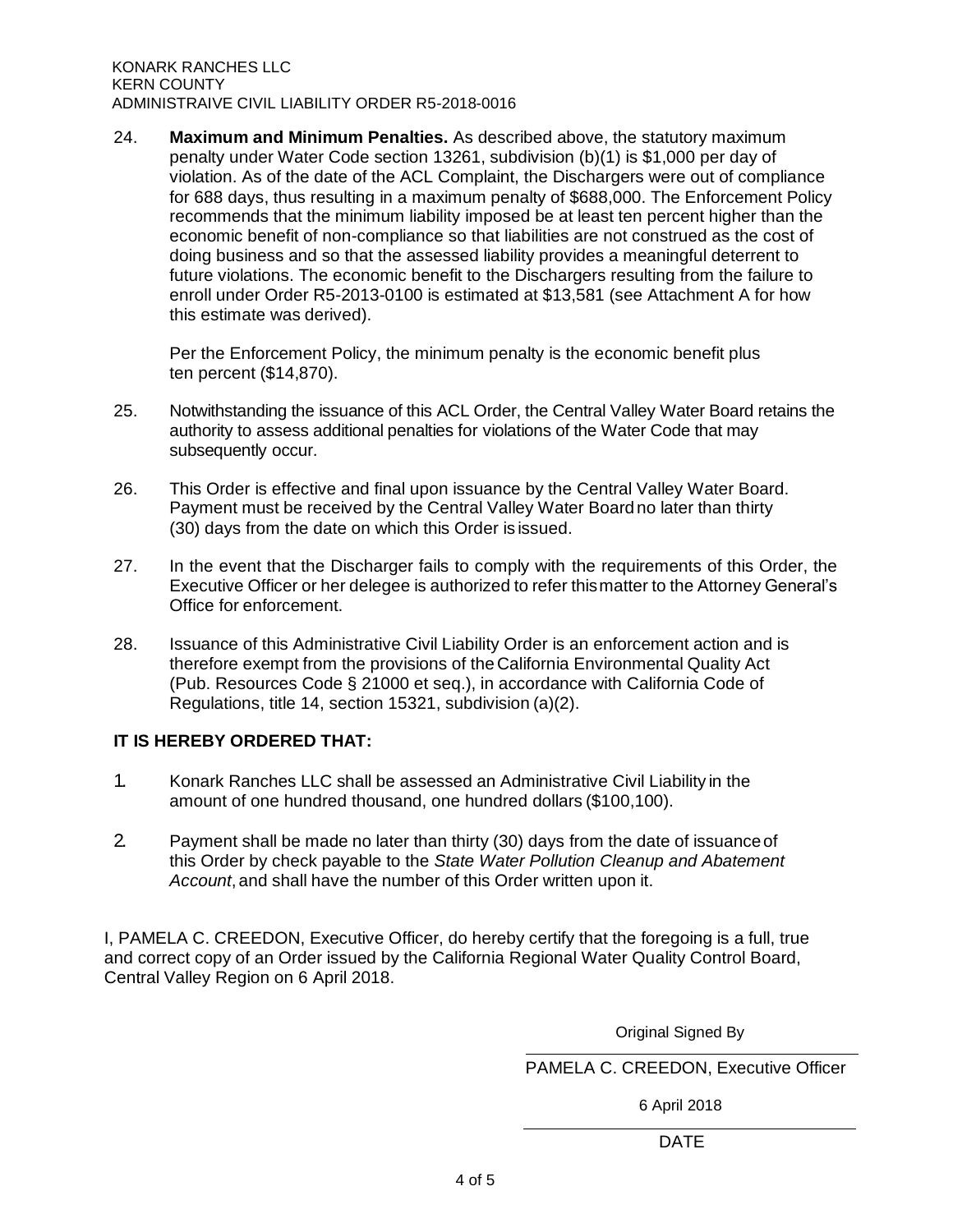Attachment A: Penalty Calculation Methodology

Any person aggrieved by this action of the Central Valley Water Board may petition the State Water Board to review the action in accordance with Water Code section 13320 and California Code of Regulations, title 23, sections 2050 and following. The State Water Board must receive the petition by 5:00 p.m., 30 days after the date of this Order, except that if the thirtieth day following the date of this Order falls on a Saturday, Sunday, or state holiday, the petition must be received by the State Water Board by 5:00 p.m. on the next business day. Copies of the law and regulations applicable to filing petitions may be found on the Internet at:

[http://www.waterboards.ca.gov/public\\_notices/petitions/water\\_quality](http://www.waterboards.ca.gov/public_notices/petitions/water_quality)

or will be provided upon request.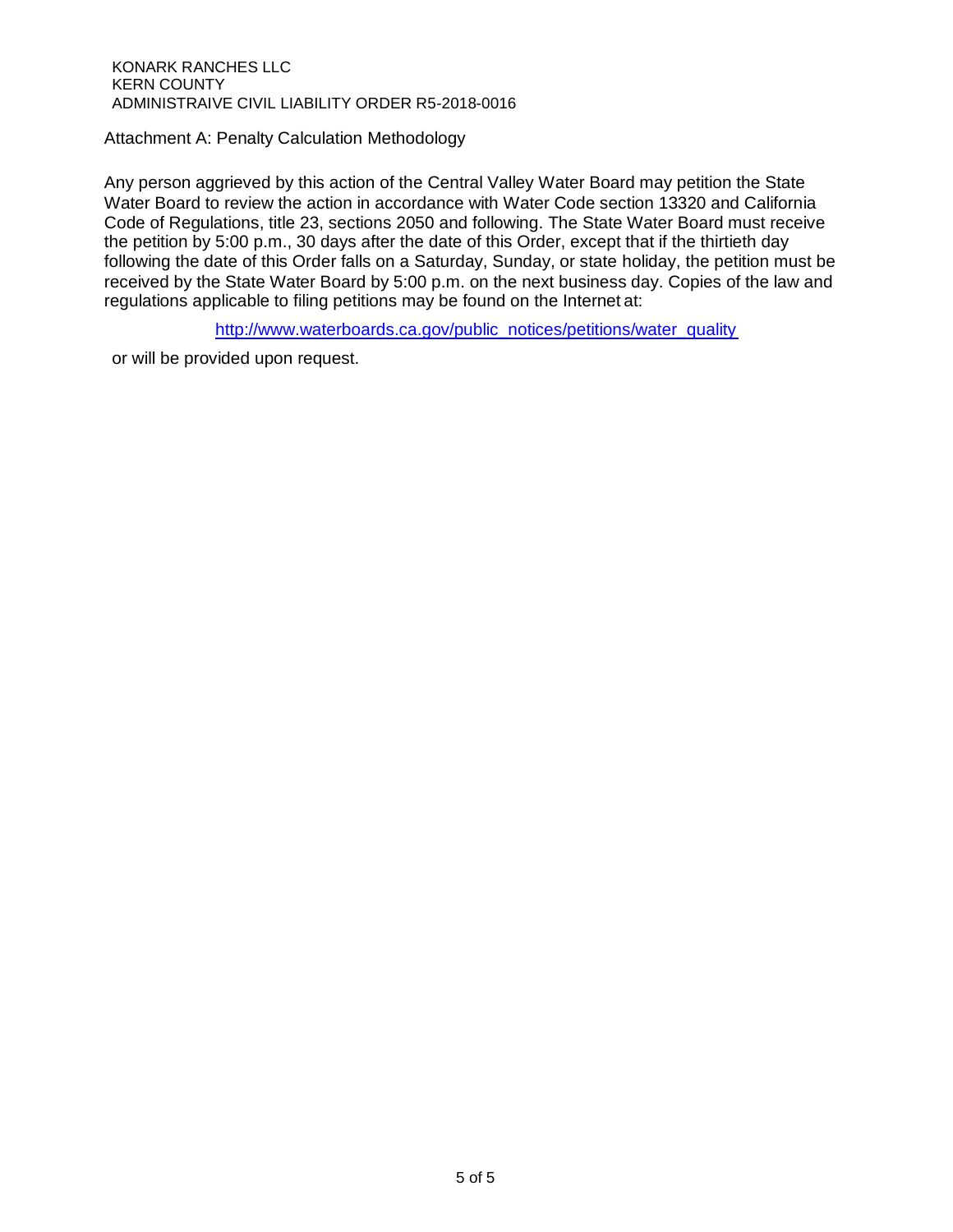# ATTACHMENT A

# Calculation of Penalty per State Water Board's Water Quality Enforcement Policy

The administrative civil liability was derived following the State Water Resources Control Board's Water Quality Enforcement Policy (Enforcement Policy). The administrative civil liability takes into account such factors as the Discharger's culpability, history of violations, ability to pay and continue in business, and other factors as justice may require.

Each factor of the Enforcement Policy and its corresponding score for the violation is presented below:

# **Step1. Potential for Harm for Discharge Violations**

This step is not applicable.

# **Step 2. Assessment for Discharge Violations**

This step is not applicable.

#### **Step 3. Per Day Assessment for Non-Discharge Violations**

The "per day" factor is calculated for each non-discharge violation considering the potential for harm and the extent of the deviation from the applicable requirements.

#### Potential for Harm

The Enforcement Policy requires a determination of whether the characteristics of the violations resulted in a minor, moderate, or major potential for harm or threat to beneficial uses.

Staff determined that the potential for harm is moderate, because the characteristics of the violation present a substantial threat to beneficial uses, and the circumstances of the violation indicate a substantial potential for harm.

The Discharger failed to submit a Report of Waste Discharge (RoWD) or submit a Notice of Intent (NOI) to enroll under an applicable General Order for discharges from commercially irrigated cropland despite evidence that the Discharger owns such cropland. Irrigated cropland can be a source of sediment, pesticide residue, nitrate, and other waste discharged to the waters of the state. Unregulated discharges of such wastes can present a substantial threat to beneficial uses and/or indicate a substantial potential for harm to beneficial uses.

By failing to file a RoWD or to enroll under an applicable General Order, the Discharger undermined the regulatory program. Dischargers regulated under an applicable General Order either conduct monitoring or contribute to monitoring efforts to identify water quality problems associated with their operations. In addition, dischargers report on the practices in which they engage to protect water quality. By failing to provide that information, the Discharger impaired the Central Valley Regional Water Quality Control Board's (Central Valley Water Board) efforts to assess potential impacts and risks to water quality, and circumvented the Central Valley Water Board's ability to take necessary enforcement actions to address problems.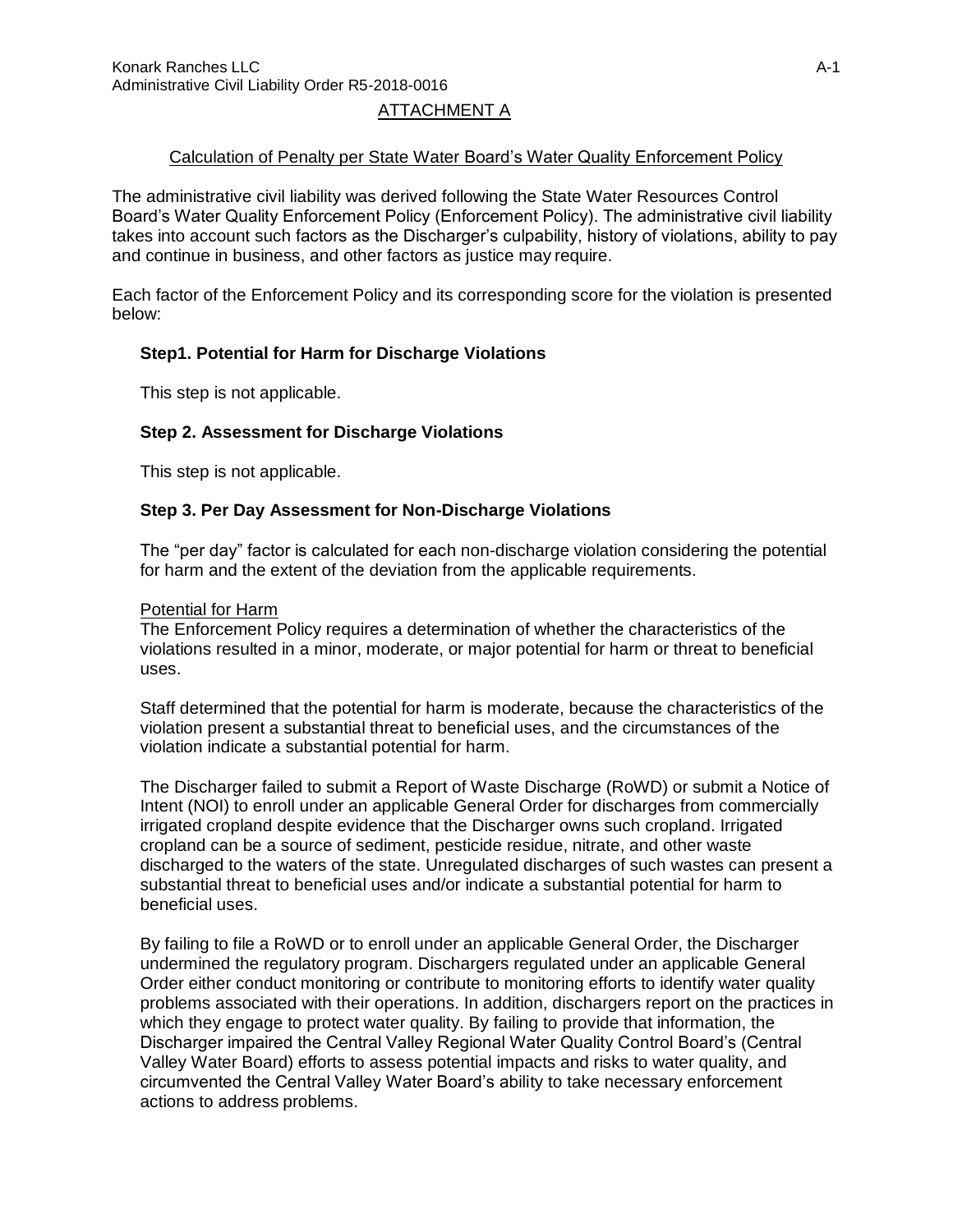The greater the size of the operation, the greater the potential risk, since any practices being implemented by the Discharger that are detrimental to water quality may impact a much greater area. Additionally, the regulatory program is compromised when staff resources are directed to bringing dischargers into compliance rather than being available for outreach and assistance with regulatory compliance. Since the violation thwarts the Board's ability to identify water quality risks, the violation has the potential to exacerbate the presence and accumulation of, and the related risks associated with, pollutants of concern. This, in turn, presents a threat to beneficial uses and indicates a substantial potential for harm.

#### Deviation from Requirement

The Enforcement Policy requires determination of whether the violation represents either a minor, moderate, or major deviation from the applicable requirements.

The deviation from requirement is major. The Discharger has disregarded the regulatory requirements and rendered those requirements ineffective. The Discharger undermined the efforts of the Central Valley Waters Board's Irrigated Lands Regulatory Program by disregarding the requirement to obtain the appropriate regulatory coverage for its waste discharges. A discharger's regulatory coverage is foundational to the Board's efforts to protect water quality. The Orders adopted by the Board specify the expectations and requirements for water quality protection, which do not apply until a discharger is covered by an appropriate Order. The requirements in the applicable Orders are rendered ineffective when a discharger has not gone through the process of becoming subject to the Order.

Table 3 of the Enforcement Policy prescribes a per day factor ranging from 0.40 to 0.70 for those violations in which the potential for harm is moderate and the deviation from the requirement is major. Based on the above factors, a per day factor of 0.55 is appropriate (see Table 3 on pg. 16 of the Enforcement Policy).

#### **Multiple Day Violations**

On 19 February 2015, the Assistant Executive Officer of the Central Valley Water Board issued a Water Code section 13260 Directive Letter (Directive) to the Discharger, which required the Discharger to obtain regulatory coverage for all commercially irrigated lands within 15 calendar days or face a potential administrative civil liability. The Directive was received by the Discharger on 21 February 2015. Thus, regulatory coverage was required by March 8 2015. The Discharger has yet to obtain regulatory coverage and is 688 days late in meeting the regulatory requirements as of the date of this ACL Complaint.

Violations under Water Code section 13261 are assessed on a per day basis. However, the violations at issue qualify for the alternative approach to penalty calculation under the Enforcement Policy (page 18). Under that approach, for violations that last more than thirty (30) days, the daily assessment can be less than the calculated daily assessment, provided that it is no less than the per day economic benefit, if any, resulting from the violation. For these cases, the Central Valley Water Board must make express findings that the violation: (1) is not causing daily detrimental impacts to the environment or the regulatory program;or (2) results in no economic benefit from the illegal conduct that can be measured on a daily basis; or (3) occurred without the knowledge or control of the violator, who therefore did not take action to mitigate or eliminate the violation. If one of these findings is made, an alternate approach to penalty calculation for multiple day violations may be used.

Here, the Central Valley Water Board finds that the Discharger's failure to submit a RoWD or NOI is not causing daily detrimental impacts to the environment or the regulatory program.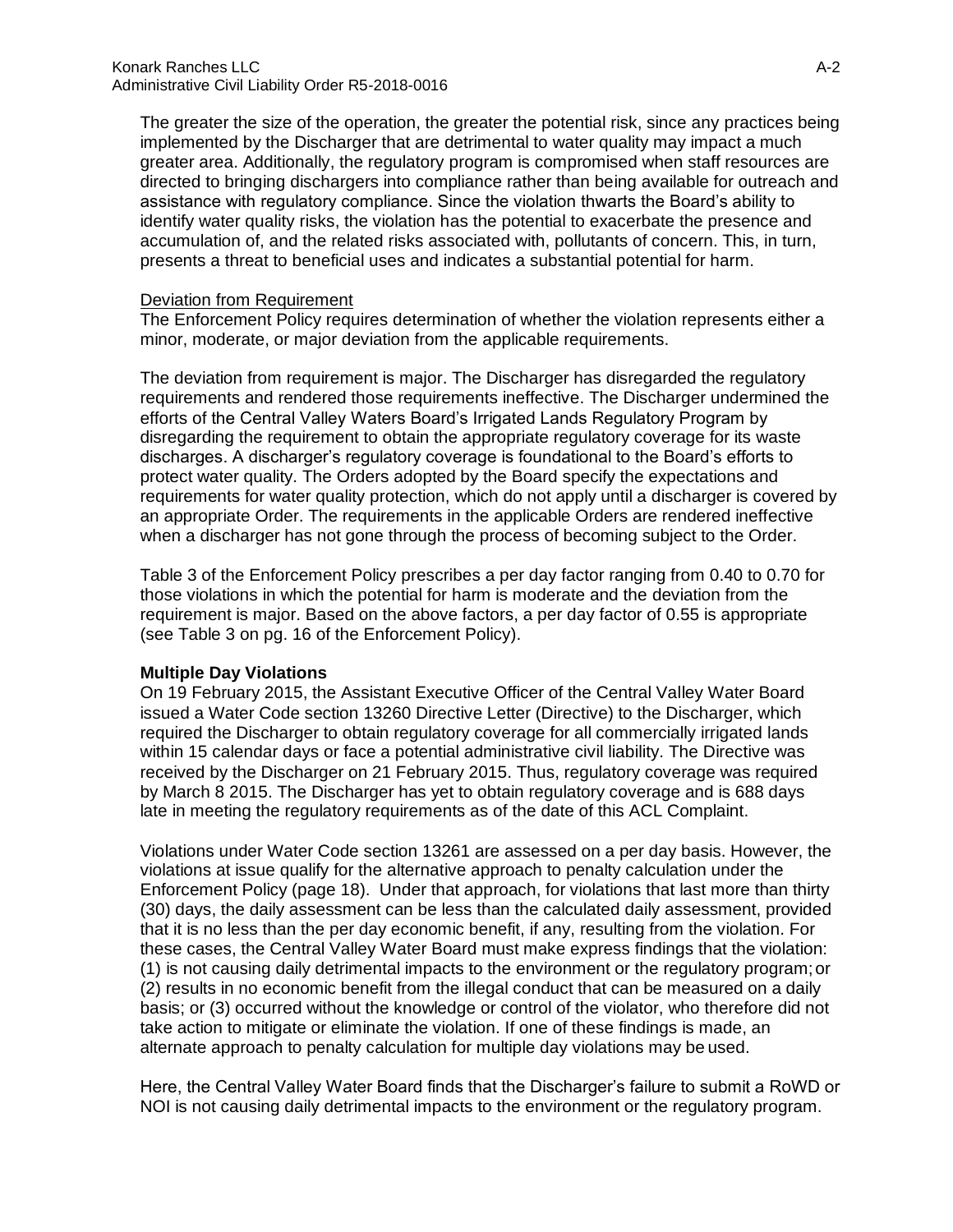There is no evidence that the Discharger's failure to submit a RoWD or NOI has detrimentally impacted the environment on a daily basis, since obtaining regulatory coverage does not result in an immediate evaluation of, or changes in, practices that could be impacting water quality. There is no daily detrimental impact to the regulatory program because information that would have been provided by the Discharger pursuant to the regulatory requirements would have been provided on an intermittent, rather than daily basis.

Moreover, the Discharger's failure to submit a RoWD or NOI results in no economic benefit that can be measured on a daily basis. Rather, the economic benefit here is associated with costs of permit fees, groundwater monitoring, and preparing reports, such as an Annual Monitoring Report, which are outlined below.

Either of the above findings justifies use of the alternate approach to penalty calculation for multiple day violations. The minimum number of days of violation to be assessed in this case under the alternate approach is 28. However, because this amount does not result in a sufficient deterrent, the days of violation are increased to 100.

#### **Initial Liability Amount**

The initial liability amount for the violation calculated on a per-day basis is as follows:

 $$1,000$ /day x 100 days x 0.55 = \$55,000

# **Step 4. Adjustment Factors**

There are three additional factors to be considered for modification of the amount of initial liability: the violator's culpability, efforts to clean up or cooperate with regulatory authority, and the violator's history of violations. After each of these factors is considered for the violations involved, the applicable factor should be multiplied by the proposed amount for each violation to determine the revised amount for that violation.

a) *Culpability*: 1.3

Higher liabilities should result from intentional or negligent violations as opposed to accidental violations. A multiplier between 0.5 and 1.5 is to be used, with a higher multiplier for intentional or negligent behavior. The Discharger was given the score of 1.3, which increases the fine. The Discharger received a Directive and Notice of Violation (NOV) requiring the Discharger to obtain coverage. Despite knowledge of the regulatory requirements, the Discharger failed to come into compliance. The two notices and failure to respond suggest the Discharger acted intentionally, or at least negligently, in ignoring the requirement to obtain regulatory coverage, resulting in a multiplying factor of 1.3.

# b) *Cleanup and Cooperation*: 1.4

This factor reflects the extent to which a discharger voluntarily cooperated in returning to compliance and correcting environmental damage. A multiplier between 0.75 and 1.5 is to be used, with a higher multiplier when there is a lack of cooperation. The Discharger was given the score of 1.4. The Central Valley Water Board issued the Discharger a NOV in an effort to allow the Discharger to address the violation prior to the issuance of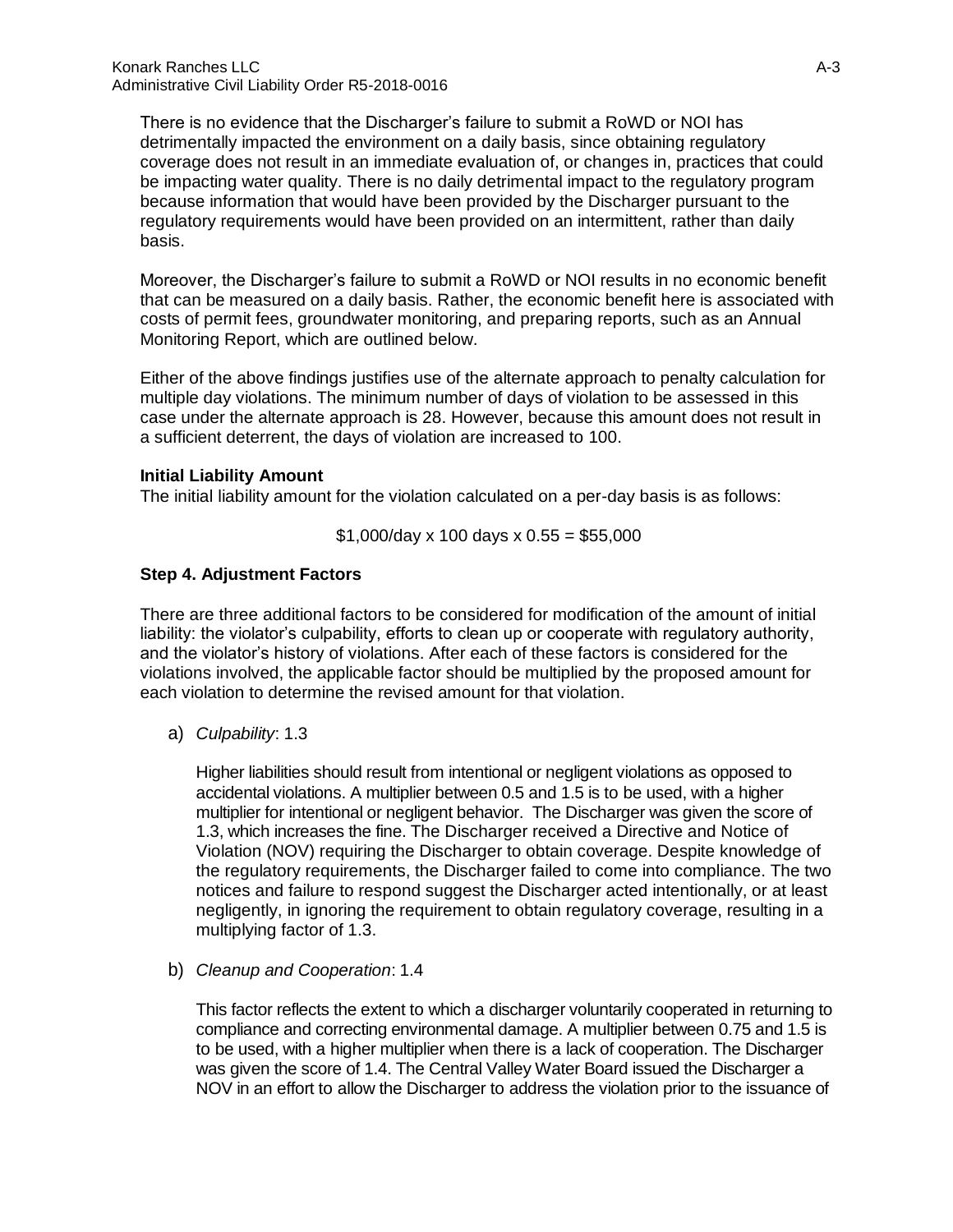a complaint, as well as attempting to contact the Discharger by phone and leaving messages. The Discharger submitted membership fees to the Coalition, but did not submit an NOI to the Central Valley Water Board, despite efforts to get the Discharger to do so. Because the Discharger failed to submit the NOI, the Coalition returned the membership fees and did not enroll the Discharger in the Coalition. The Central Valley Water Board Prosecution Team also sent a pre-ACL letter to the Discharger, providing another opportunity to address the violation. The Discharger did respond to the pre-ACL and scheduled a meeting with the Central Valley Water Board Prosecution Team. Cleanup is not applicable in this case.

c) *History of Violations*: 1.0

When there is a history of repeat violations, the Enforcement Policy requires a minimum multiplier of 1.1 to be used. The Discharger was given the score of 1.0, as there is no evidence that the Discharger has a history of violations.

# **Step 5. Determination of Total Base Liability Amount**

The Total Base Liability is determined by applying the adjustment factors from Step 4 to the Initial Liability Amount determined in Step 3.

a) *Total Base Liability Amount:* **\$100,100**. (Initial Liability (\$55,000) x Adjustments  $(1.3)(1.4)(1.0)$ .

# **Step 6. Ability to Pay and Continue in Business**

As per the Enforcement Policy, "[t]he ability of a discharger to pay an ACL is determined by its income and assets." The Discharger has the ability to pay the Base Liability Amount based on the value of the Discharger's property and estimated revenues for their crop. According to the Kern County Assessor's Office, the parcel owned by the Discharger is a significant asset with a 2016/2017 assessed value of \$2,206,233. Revenue generated from the Discharger's ownership of approximately 158 acres of almonds yielded an estimated \$1,096,078 in revenue in 201[5](#page-8-0)<sup>1</sup> according to the Kern County Agricultural Crop Report. Thus, the Discharger has the ability to pay the proposed administrative civil liability based on its revenue and assets and there are no factors under this category that warrant an adjustment.

# **Step 7. Other Factors as Justice May Require**

If the Central Valley Water Board believes that the amount determined using the above factors is inappropriate, the amount may be adjusted under the provision for "other factors as justice may require" but only if express findings are made.

The costs of investigation and enforcement are "other factors as justice may require" and could be added to the liability amount. The Central Valley Water Board Prosecution Team has incurred a significant amount of staff costs associated with the investigation and

<span id="page-8-0"></span><sup>&</sup>lt;sup>1</sup> Information provided by the 2015 Kern County Agricultural Crop Report, available at [http://www.kernag.com/caap/crop-reports/crop10\\_19/crop2015.pdf](http://www.kernag.com/caap/crop-reports/crop10_19/crop2015.pdf)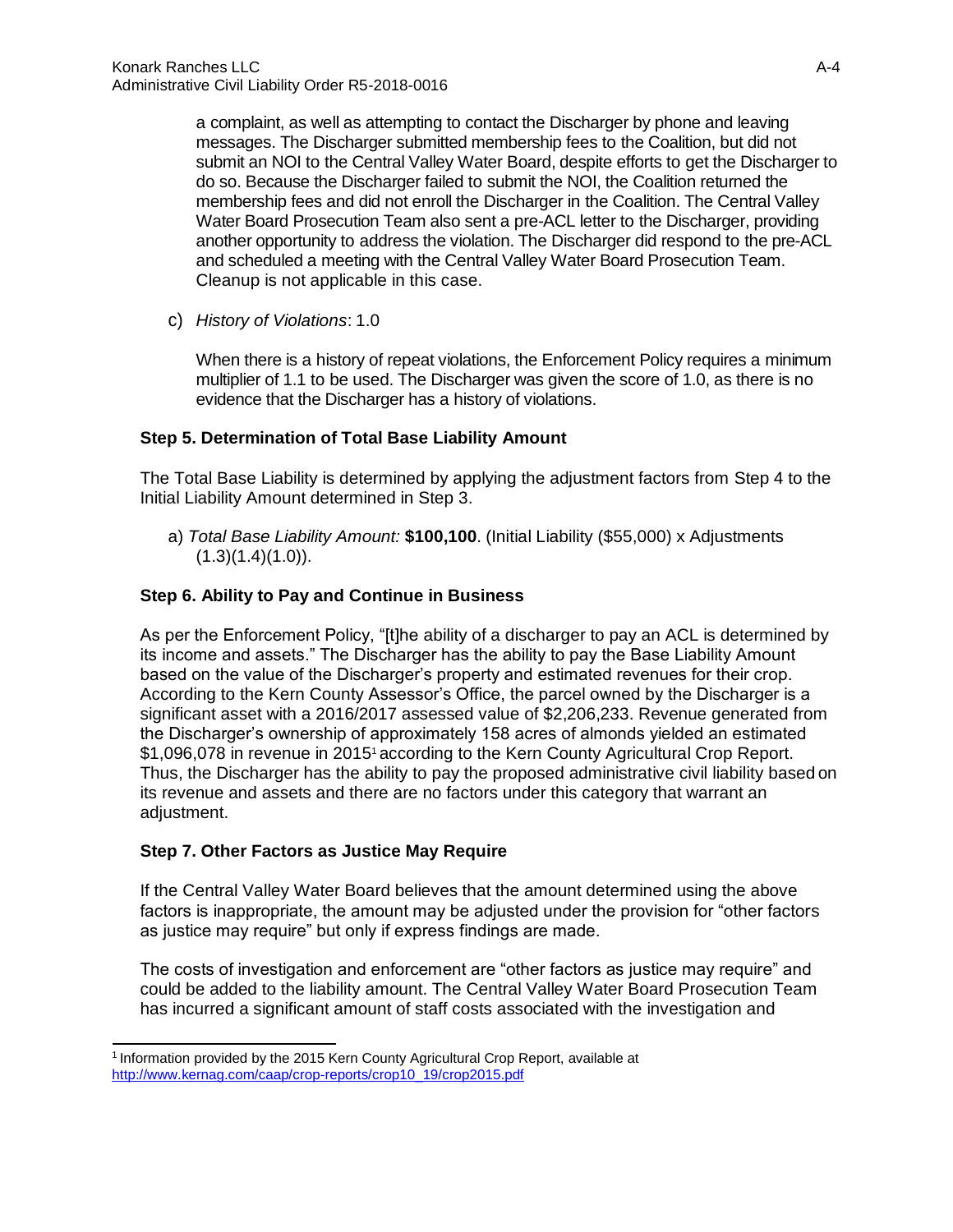enforcement of the violations alleged herein. While staff costs could be added to the penalty, the Prosecution Team, in its discretion, is electing not to pursue staff costs in this matter.

There are no factors under this category that warrant an adjustment.

# **Step 8. Economic Benefi[t](#page-9-0)**<sup>2</sup>

# *Economic Benefit:* **\$13,518**

The economic benefit of noncompliance is any savings or monetary gain derived from the act or omission that constitutes the violation. Economic benefit was calculated using the United States Environmental Protection Agency's (US EPA) Economic Benefit Model (BEN)[3](#page-9-1) penalty and financial modeling program, version 5.6.0. BEN calculates a discharger's monetary interest earned from delaying or avoiding compliance with environmental statutes.

The BEN model is the appropriate tool for estimating the economic benefit in this case. The benefit is calculated by identifying the regulation at issue, the appropriate compliance action, the date of noncompliance, the compliance date, and the penalty payment date.

Under the Irrigated Lands Regulatory Program, an individual may choose to comply with the program by either filing an NOI to get regulatory coverage as an "individual grower" under General Order R5-2013-0100 Waste Discharge Requirements General Order for Discharges from Irrigated Lands within the Central Valley Region for Dischargers not Participating in a Third-party Group (Individual General Order), or filing an NOI for regulatory coverage under a third-party group Order and joining the appropriate coalition for the area in which the discharger's land is located. As of the date this Complaint was issued, the Discharger has not chosen to join a coalition. The Central Valley Water Board cannot compel the Discharger to join a coalition. Economic benefit was, therefore, calculated based on the assumption that General Order R5-2013-0100 (Individual General Order) will apply to the Discharger.

The economic benefit was calculated based on delayed and avoided costs. Delayed costs are those costs that should have been born earlier, but that a discharger can and is still required to pay. Avoided costs are the costs of those compliance activities, which a discharger can no longer perform, and that a discharger would have conducted had they come into compliance earlier.

The economic benefit in this case has been calculated based on the verifiable costs associated with obtaining regulatory coverage under the Individual General Order, as well as estimates of other avoided costs that were required of the Discharger to comply with the Individual General Order.

The State Water Resources Control Board charged a Notice of Intent fee of \$50 and a

<span id="page-9-0"></span><sup>2</sup>Order R5-2013-0100 includes an estimate of average annual costs per acre related to that Order. The average annual costs are not used in this economic benefit analysis, since the costs represent an average cost, if the Order were applied Central-Valley wide. The cost estimates made in this analysis are based on the circumstances and facts related to this Discharger, rather than a broad class of dischargers.

<span id="page-9-1"></span><sup>3</sup>US EPA Economic Benefit Model, or BEN. At the time this document was prepared, BEN was available for download at<http://www2.epa.gov/enforcement/penalty-and-financial-models>